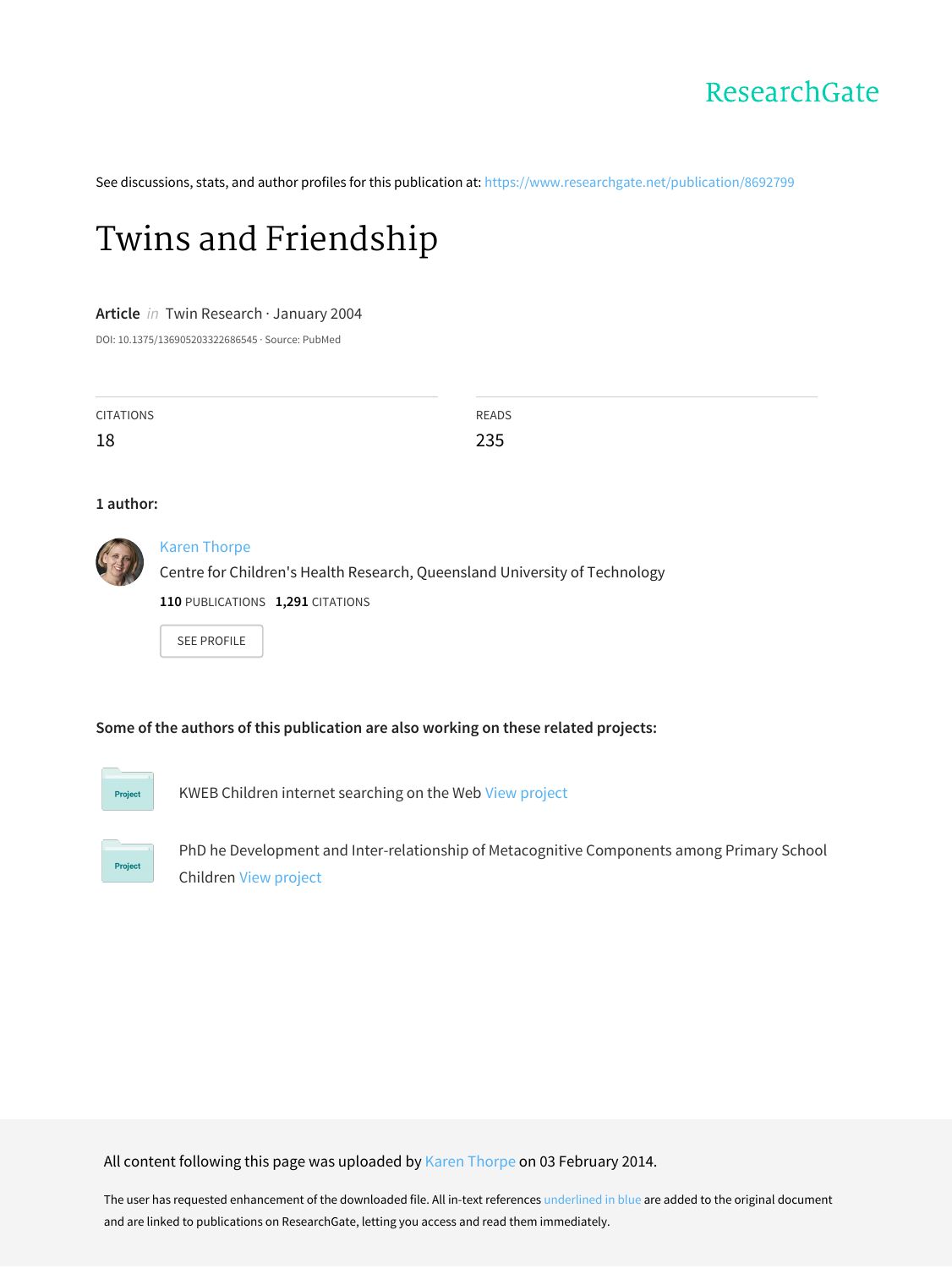# Twins and Friendship

#### Karen Thorpe

*School of Early Childhood, Queensland University of Technology,Australia*

Agrowing body of literature asserts the importance of friend-ships for a child's emotional wellbeing, behavioural adjustment and developmental attainment. However, few studies have examined friendships in the twin situation. This paper examines the literature on friendships among children who are twins and asks two questions: (1) What are the implications of the twin situation for friendship formation? (2) How can the twin situation inform theoretical knowledge concerning friendship formation in the general population? The discussion examines the implications of the twin situation for the size and nature of twin children's friendship pool and questions whether children who are twins are more likely to be adaptive or maladaptive in their social behaviour. The paper argues for the need to study the process and mechanisms in friendship formation among twin children because the findings might inform not only studies of friendship but also behavioural genetic research.

Friends play an important role in children's development (Bukowski et al., 1996; Vaughn et al., 2000; Vaughn et al., 2001). Friends are a cognitive and social resource for children (Hartup, 2000). They provide children with a context for social skill learning, and are models for later relationship development (Bukowski et al., 1996). Children who have supportive relationships have been found to adjust more readily to life transitions while difficulties with friendship have been associated with both concurrent and long-term adjustment problems (Berndt, 1996; Bukowski et al., 1996; Ladd, 1990; Ladd et al., 1996). The weight of research evidence asserts that friends have a normative developmental significance; however, there is individual variation in how friends affect development with the identity of the friend and the quality of the relationship differentiating outcome (Hartup, 2000). Most importantly, the quality of early relationships has been found to interact with environment and peer relationships to affect behavioural outcomes (Hartup & Van Lieshout, 1995).

This paper argues that the study of twin children and their friendships is important in two distinct ways. First, the study of twin children's friendships is important in its own right. There is a considerable literature devoted to investigating the risk of psychopathology among twins and yet there is little concerning their peer relationships and friendships which might contribute to behaviour adjustment. Second, the study of twin children's friendships might inform the theoretical understanding of friendship formation in the population as a whole.

The paper addresses two key questions. (1) What are the implications of the twin situation for friendship formation? (2) How can the twin situation inform theoretical knowledge concerning friendship formation in the general population?

# **What Are the Implications of the Twin Situation for Friendship Formation?**

Twinship presents a unique set of circumstances within which to negotiate social relationships. In early childhood twin children rarely encounter social settings in absence of their sibling ([Rutter et al., 2003, Thorpe et al.](https://www.researchgate.net/publication/10857226_Twins_as_a_natural_experiment_to_study_the_causes_of_mild_language_delay_I_Design_Twin-singleton_differences_in_language_and_obstetric_risks?el=1_x_8&enrichId=rgreq-668d95b0f89fe0627be3b5df756f1d1d-XXX&enrichSource=Y292ZXJQYWdlOzg2OTI3OTk7QVM6OTkxMzI5MzcwODA4NDBAMTQwMDY0NjU0MjM2NQ==), in press). Available research suggests that, even in the early school years, twins share much of their social world (Koch, 1966; Preedy, 2001). As a consequence a twin child's negotiation of friendships with peers is different from that of a singleton child in two distinct ways. First, a child in a twin pair has a lifelong and constant relationship with an individual of the same age. In contrast to a singleton, who will more often have time alone and with a dedicated adult, the social world of twins is one in which another child is invariably present and which necessitates greater levels of interaction, most notably, providing experience of negotiation, sharing and turn-taking. Further, a twin's established relationship with a co-twin will affect the dynamics of social interactions with peers. It may provide a secure base on which other friendships are built or, at the other extreme, be highly dependent and impede establishment of other relationships. Second, a twin child's friendships are established in the presence of his or her co-twin. This may mean that twins are seen as competitors for friendships or that they are viewed as a single unit and, therefore, somewhat unusual or unique.

Two key research questions emerge from the observations of the unique social setting presented by twinship.

- 1. Is the size and nature of friendship pool different for twins compared with singletons?
- 2. Does the twin situation, and specifically its influence on friendship patterns, mediate adaptive or maladaptive behaviours?

#### **Is the Size and Nature of Friendship Pool Different for Twins Compared with Singletons?**

There are only a few systematic studies of friendship patterns among twins. The earliest of these, conducted by Koch (1966), examined the friendships of twins aged

*Address for correspondence: Karen Thorpe, School of Early Childhood, Queensland University of Technology, Victoria Park Rd, Kelvin Grove QLD 4059, Australia. Email: k.thorpe@qut.edu.au*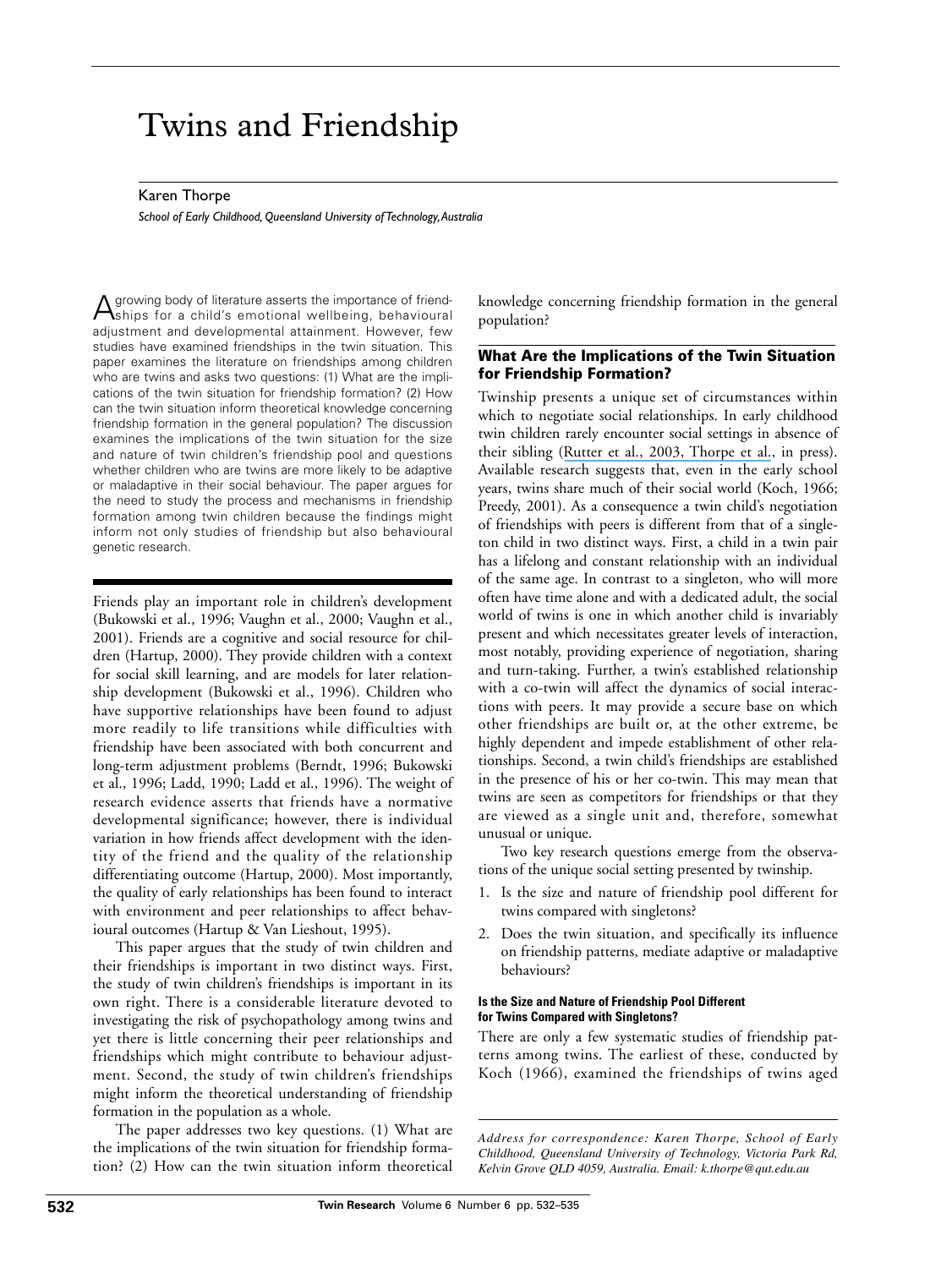59–86 months and compared them with a sample of matched singletons of the same age. This study indicated that the number of playmates identified by twins did not differ from that identified by their singletons counterparts. Ratings of closeness of the twin pair were not found to be associated with number of playmates. Both this study and two subsequent studies (Preedy, 2001; Rose, 2002) indicate that it is not the size of the friendship pool which distinguishes twin children's friendship patterns but rather that a proportion of their friends are shared (Koch, 1966; Preedy, 2001; Rose, 2002). Preedy (2001) in a survey of more than 11,000 twins (4- to 5-year-olds) entering their first school year in Britain found that only 8% of twins had their own circle of friends, the majority had shared friends while 20% stayed together and had few other friends. Koch similarly reports twins to have shared friendships. Further, she indicates that MZ twins play more together and have more shared friendships than DZ twins. Rose (2002) presents evidence that this pattern continues into adolescence. In his study of same-sex adolescent twins he reports that MZ pairs are more likely than DZ pairs to nominate each other or common classmates as best friends.

The available data are cross-sectional providing snapshots of children at a single point in time and for two developmental periods: Preedy (2001) and Koch (1966) focus on early childhood and Rose (2002) adolescence. Nevertheless, together they present a consistent picture. None report differences in the number of friends of twins compared with singletons and all suggest that shared friendship is a part of twin situation which occurs more frequently among MZ as compared with DZ twins. The existence of shared friendships among twin children suggests a difference in dynamics compared with singletons and raises the question of the effect of the twin situation on social behaviour and development.

#### **Does the Twin Situation, and Specifically its Influence on Friendship Patterns, Mediate Adaptive or Maladaptive Behaviours?**

The significance of the existing findings concerning twin children's friendships is not known. The development of friendship among twins has not been systematically documented and the long term impact of their unique social situation is not established. A substantial body of research has focused on psychopathology and the hypothesis that the twin situation raises risk (Gau et al., 1992; [Gjone &](https://www.researchgate.net/publication/14358799_Parental_Ratings_of_Behaviour_Problems_A_Twin_and_General_Population_Comparison?el=1_x_8&enrichId=rgreq-668d95b0f89fe0627be3b5df756f1d1d-XXX&enrichSource=Y292ZXJQYWdlOzg2OTI3OTk7QVM6OTkxMzI5MzcwODA4NDBAMTQwMDY0NjU0MjM2NQ==) [Novik, 1995;](https://www.researchgate.net/publication/14358799_Parental_Ratings_of_Behaviour_Problems_A_Twin_and_General_Population_Comparison?el=1_x_8&enrichId=rgreq-668d95b0f89fe0627be3b5df756f1d1d-XXX&enrichSource=Y292ZXJQYWdlOzg2OTI3OTk7QVM6OTkxMzI5MzcwODA4NDBAMTQwMDY0NjU0MjM2NQ==) [Levy et al., 1996;](https://www.researchgate.net/publication/14398326_Twin-Sibling_Differences_in_Parental_Reports_of_ADHD_Speech_Reading_and_Behaviour_Problems?el=1_x_8&enrichId=rgreq-668d95b0f89fe0627be3b5df756f1d1d-XXX&enrichSource=Y292ZXJQYWdlOzg2OTI3OTk7QVM6OTkxMzI5MzcwODA4NDBAMTQwMDY0NjU0MjM2NQ==) [Lytton et al., 1987;](https://www.researchgate.net/publication/256405874_Twin-singleton_differences_in_verbal_ability_Where_do_they_stem_from?el=1_x_8&enrichId=rgreq-668d95b0f89fe0627be3b5df756f1d1d-XXX&enrichSource=Y292ZXJQYWdlOzg2OTI3OTk7QVM6OTkxMzI5MzcwODA4NDBAMTQwMDY0NjU0MjM2NQ==) [Simonoff, 1992](https://www.researchgate.net/publication/227751114_A_Comparison_of_Twins_and_Singletons_with_Child_Psychiatric_Disorders_an_Item_Sheet_Study?el=1_x_8&enrichId=rgreq-668d95b0f89fe0627be3b5df756f1d1d-XXX&enrichSource=Y292ZXJQYWdlOzg2OTI3OTk7QVM6OTkxMzI5MzcwODA4NDBAMTQwMDY0NjU0MjM2NQ==)). Two associates of the twin situation are identified as potential mechanisms which may increase rates of psychopathology among twins:

- 1. Biological hypothesis: that greater adversity in the pre and perinatal environment might predispose to subtle neurological damage which accounts for psychopathology among the general twin population (which excludes twins that have overt neurological damage).
- 2. Social hypothesis: that disruption to normal patterns of social interaction, observed in singletons, is brought about by the presence of two children of the same age and that this might predispose to psychopathology. These disturbances include having to share adult attention; spending more time in the presence of a same-age

child and secondary effects such as raised level of parental stress and depression associated with multiple birth ([Thorpe et al., 1991](https://www.researchgate.net/publication/21129736_Comparison_of_prevalence_of_depression_in_mothers_of_twins_and_mothers_of_singletons?el=1_x_8&enrichId=rgreq-668d95b0f89fe0627be3b5df756f1d1d-XXX&enrichSource=Y292ZXJQYWdlOzg2OTI3OTk7QVM6OTkxMzI5MzcwODA4NDBAMTQwMDY0NjU0MjM2NQ==)).

The focus of research pertaining to the social hypothesis has centred on interactions within the family, though clearly friendships sit within this hypothesis.

A raised risk of psychopathology among twins is not established. Rutter and Redshaw (1991) concluded from their extensive review of the literature that "overall the risk for socioemotional behavioural disturbance in twins is not much different from that found in singletons" (p. 892). However, in the 12 years since this review studies have continued to pursue the hypothesis that the twin situation raises risk. While some studies have reported no differences between twins and singletons in the rates of psychopathology ([Gjone, 1995;](https://www.researchgate.net/publication/14358799_Parental_Ratings_of_Behaviour_Problems_A_Twin_and_General_Population_Comparison?el=1_x_8&enrichId=rgreq-668d95b0f89fe0627be3b5df756f1d1d-XXX&enrichSource=Y292ZXJQYWdlOzg2OTI3OTk7QVM6OTkxMzI5MzcwODA4NDBAMTQwMDY0NjU0MjM2NQ==) [Van den Oord, 1995](https://www.researchgate.net/publication/15417605_A_Twin-Singleton_Comparison_of_Problem_Behaviour_in_2-3-Year-Olds?el=1_x_8&enrichId=rgreq-668d95b0f89fe0627be3b5df756f1d1d-XXX&enrichSource=Y292ZXJQYWdlOzg2OTI3OTk7QVM6OTkxMzI5MzcwODA4NDBAMTQwMDY0NjU0MjM2NQ==)) others suggest raised levels of externalizing behaviour (Gau, 1992; [Levy,](https://www.researchgate.net/publication/14398326_Twin-Sibling_Differences_in_Parental_Reports_of_ADHD_Speech_Reading_and_Behaviour_Problems?el=1_x_8&enrichId=rgreq-668d95b0f89fe0627be3b5df756f1d1d-XXX&enrichSource=Y292ZXJQYWdlOzg2OTI3OTk7QVM6OTkxMzI5MzcwODA4NDBAMTQwMDY0NjU0MjM2NQ==) [et al., 1996;](https://www.researchgate.net/publication/14398326_Twin-Sibling_Differences_in_Parental_Reports_of_ADHD_Speech_Reading_and_Behaviour_Problems?el=1_x_8&enrichId=rgreq-668d95b0f89fe0627be3b5df756f1d1d-XXX&enrichSource=Y292ZXJQYWdlOzg2OTI3OTk7QVM6OTkxMzI5MzcwODA4NDBAMTQwMDY0NjU0MjM2NQ==) [Simonoff, 1992](https://www.researchgate.net/publication/227751114_A_Comparison_of_Twins_and_Singletons_with_Child_Psychiatric_Disorders_an_Item_Sheet_Study?el=1_x_8&enrichId=rgreq-668d95b0f89fe0627be3b5df756f1d1d-XXX&enrichSource=Y292ZXJQYWdlOzg2OTI3OTk7QVM6OTkxMzI5MzcwODA4NDBAMTQwMDY0NjU0MjM2NQ==)). In contrast, a recent study has suggested that the twin situation might promote adaptive social behaviour ([Pulkkinen et al., 2003](https://www.researchgate.net/publication/10779991_Peer_Reports_of_Adaptive_Behavior_in_Twins_and_Singletons_Is_Twinship_a_Risk_or_an_Advantage?el=1_x_8&enrichId=rgreq-668d95b0f89fe0627be3b5df756f1d1d-XXX&enrichSource=Y292ZXJQYWdlOzg2OTI3OTk7QVM6OTkxMzI5MzcwODA4NDBAMTQwMDY0NjU0MjM2NQ==)). In this study adolescents (aged 11–12) rated the social behaviour of classmates in a sample of more than 1000 classes in schools across Finland. The classes were those of 1874 twin pairs in the Finnish Twin cohort though the study was not identified as a twin study. Comparison of ratings of twins with gender matched singleton classmates indicated that twins were rated more highly in adaptive behaviours. This effect was particularly evident for opposite sex pairs.

The conflicting results in the current body of studies indicate the need for more specific examination of the association of the twin situation with social behaviour across its continuum. Where specific disorders are a focus the need to unpack mechanisms and pathways is evident. Detailed study of twin children's social relationships will inform this research because they represent a potential underlying mechanism for either raised levels of psychopathology or social skill. One important dimension of this work is the examination of how language delay, which occurs more frequently in twins, and particularly male twins, affects social relationships and social behaviour. Koch (1966) provides data indicating an association between language skills and social interaction during early childhood. However, to date, there are no longitudinal data on friendship formation and social behaviour. There is a need to track the interplay of family interaction, social experience and peer interaction. Key transition points such as entry to childcare and school warrant particular attention. The relationship of co-twins and variation across twin type might be informative. For example, the early study of Koch (1966) indicates that among male twins in an opposite sex pair compatibility with their co-twin was associated with popularity, involvement with children and social confidence. Large scale longitudinal studies of twins and singleton comparisons focusing on friendship and social behaviour are warranted. Alongside large scale studies those which obtain the accounts of friendship and social behaviour from twin children themselves would provide a view of the meaning of social interactions for twin children.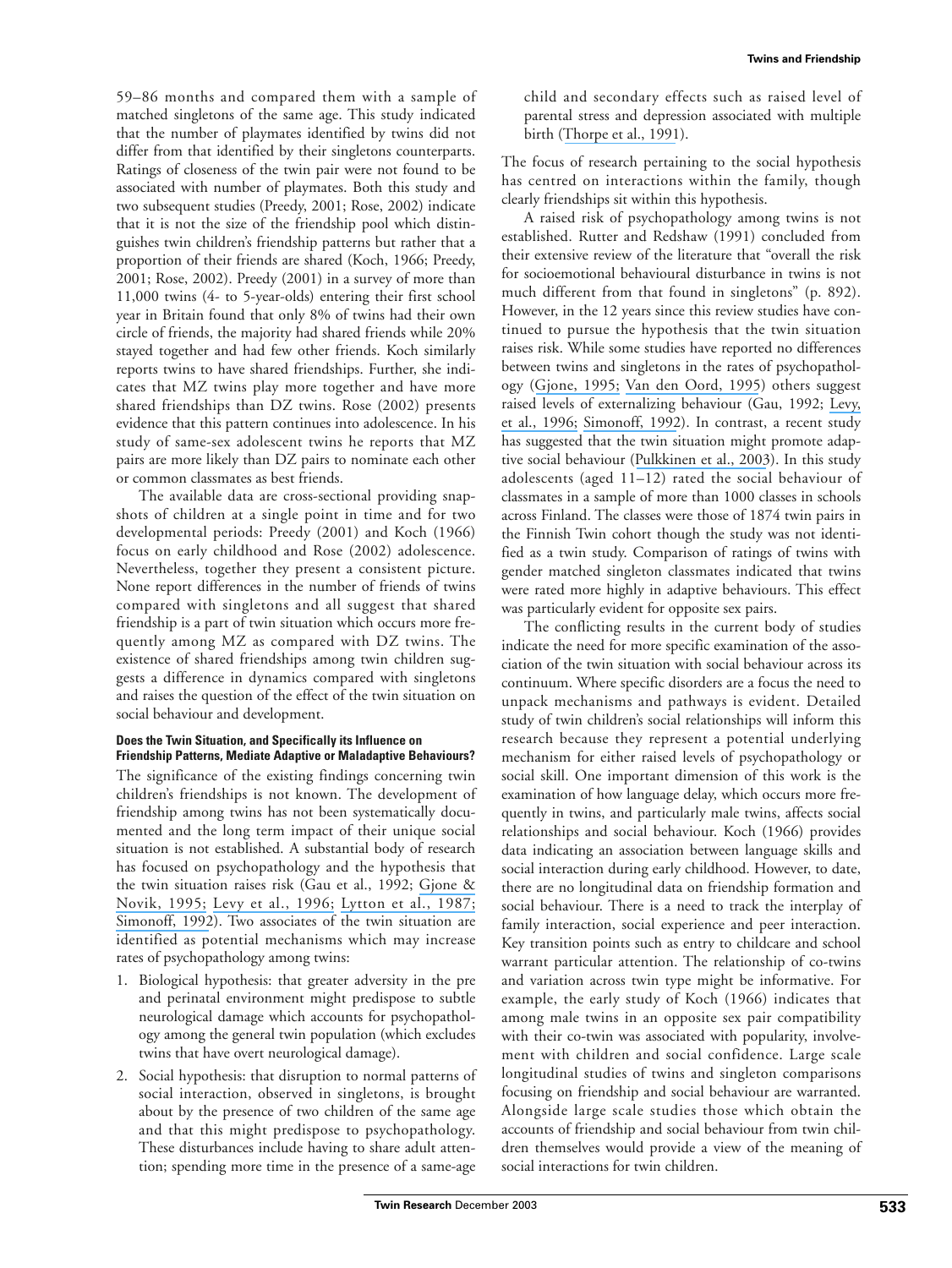# **How Can the Twin Situation Inform Theoretical Knowledge Concerning Friendship Formation in the General Population?**

The twin situation provides a natural experiment for the study of process in friendship formation. Within the twin population the three subgroups: monozygotic (MZ), dizygotic same sex (DZss) and dizygotic opposite sex (DZos) pairs provide contrasts in two key factors in friendship formation: social propinquity and similarity of physical and personal characteristics

Research has identified one key condition of friendship formation in childhood as social propinquity: to become friends children must come into contact with one another. Existing studies provide clear evidence that, particularly in the early years, children who are twins share a great deal of their social environment (Koch, 1966; Preedy, 2001; [Rutter](https://www.researchgate.net/publication/10857226_Twins_as_a_natural_experiment_to_study_the_causes_of_mild_language_delay_I_Design_Twin-singleton_differences_in_language_and_obstetric_risks?el=1_x_8&enrichId=rgreq-668d95b0f89fe0627be3b5df756f1d1d-XXX&enrichSource=Y292ZXJQYWdlOzg2OTI3OTk7QVM6OTkxMzI5MzcwODA4NDBAMTQwMDY0NjU0MjM2NQ==) [et al., 2003;](https://www.researchgate.net/publication/10857226_Twins_as_a_natural_experiment_to_study_the_causes_of_mild_language_delay_I_Design_Twin-singleton_differences_in_language_and_obstetric_risks?el=1_x_8&enrichId=rgreq-668d95b0f89fe0627be3b5df756f1d1d-XXX&enrichSource=Y292ZXJQYWdlOzg2OTI3OTk7QVM6OTkxMzI5MzcwODA4NDBAMTQwMDY0NjU0MjM2NQ==) Thorpe et al., in press). However, two very different variations in social environment might inform our understanding of the interplay of social environment and the size and nature of friendship pool. First, studies of variations within the twin population will provide data on both the processes affecting access to a social pool and their association with size of friendship pool. One key variant in this respect is the difference between same sex and opposite sex pairs. Second, the effect of life stage and key transition points is informative. Events which give access to a different social pool, such as entry to day care or school, may change the size and nature of the friendship pool. Of particular interest is the effect of this exposure within pairs and across different twin types. A key question is whether children who are twins share friends because of limitations on their social pool or because they are similar in type; that is because they actively select and are selected by the same individuals as friends.

Similarity has been identified as a key variable underlying friendship formation (Aboud & Mendelson, 1996). Studies of adolescents, both in same sex friendships and romantic relationships, indicate that similarity of attitudes and behaviours influences interpersonal attraction and distinguish those friendships that founder from those that endure ([Cohen, 1977;](https://www.researchgate.net/publication/247594402_Sources_of_Peer_Group_Homogeneity?el=1_x_8&enrichId=rgreq-668d95b0f89fe0627be3b5df756f1d1d-XXX&enrichSource=Y292ZXJQYWdlOzg2OTI3OTk7QVM6OTkxMzI5MzcwODA4NDBAMTQwMDY0NjU0MjM2NQ==) Kendal, 1978a, 1978b). The study of twins presents the opportunity to examine the role of similarity in friendship formation. Twins are likely to share a social environment and different twin types present variation on both degree of physical and behavioural similarity. This situation enables the study of indices of similarity and overlap of friendships. If similarity is an underlying factor influencing friendship selection, we would expect twin type (MZ, DZss, DZos), an index of similarity, to be associated with shared friendship. Two previous studies indicate that this is the case. Koch (1966) in her study of children in the early years of school reports more shared friendships among MZ twins compared with DZ twins though this study did not measure similarity and therefore could not provide direct evidence of an association with similarity. Rose (2002) reports that MZ pairs are more likely to rate each other or a common classmate as friends. Moreover, friends of MZ twins were rated as being more similar in type than those of DZ twins. This study provides key evidence of the

role of similarity in friendship formation in the sample of adolescents. Studies using similar designs across other developmental stages might establish the degree that individuals seek friends who are like themselves. It may be that this process operates from an early age or that the effect becomes stronger across the developmental course. Again, tracking of twin populations provides an invaluable design in examining process in friendship.

The use of twin designs will not only inform our understanding of process in friendship formation and maintenance but also contribute to our understanding of phenotype–environment interaction with both active (twins select friends) and passive (friends respond to phenotype) genetic effects evident. Consideration of the process in social environment outside the family home informs behavioural genetic research directly in this way and is also pertinent to testing the assumptions of classic twin designs that (1) within pair environmental differences are similar for MZ and DZ pairs other than for those that are genetically determined (2) the strength and pattern of genetic and environmental influences as they operate in twins should be similar to those operating in singleton if findings are to be applied to the general population. Available evidence does not challenge these assumptions but there remain many gaps in our knowledge concerning twins and their extrafamilial social relationships.

#### **References**

- Aboud, F. E., & Mendelson, M. J. (1996). Determinants of friendship selection and quality: Developmental perspectives. In W. N. Bukowski, A. F. Newcomb, & W. W. Hartup (Eds.), *The company they keep: Friendship in childhood and adolescence* (pp. 87–112). New York: Cambridge University Press.
- Berndt, T. J. (1996). Exploring the effects of friendship quality on social development. In W. N. Bukowski, A. F. Newcomb, & W. W. Hartup (Eds.), *The company they keep: Friendship in childhood and adolescence*. New York: Cambridge University Press.
- Bukowski, W. M., Newcomb, A. F, & Hartup, W. W. (1996). Friendship: Its significance in childhood and adolescence: Introduction and comment. In W. N. Bukowski, A. F. Newcomb, & W. W. Hartup (Eds.), *The company they keep: Friendship in childhood and adolescence*. New York: Cambridge University Press.
- [Cohen, J. M. \(1977\). Sources of peer group homogeneity.](https://www.researchgate.net/publication/247594402_Sources_of_Peer_Group_Homogeneity?el=1_x_8&enrichId=rgreq-668d95b0f89fe0627be3b5df756f1d1d-XXX&enrichSource=Y292ZXJQYWdlOzg2OTI3OTk7QVM6OTkxMzI5MzcwODA4NDBAMTQwMDY0NjU0MjM2NQ==) *[Sociology of Education, 50](https://www.researchgate.net/publication/247594402_Sources_of_Peer_Group_Homogeneity?el=1_x_8&enrichId=rgreq-668d95b0f89fe0627be3b5df756f1d1d-XXX&enrichSource=Y292ZXJQYWdlOzg2OTI3OTk7QVM6OTkxMzI5MzcwODA4NDBAMTQwMDY0NjU0MjM2NQ==)*, 227–241.
- Gau, J. S., Silberg, J. L., Ericson, M. T., & Hewitt, J. K. (1992). *Acta Geneticae et Gemellologiae, 41*, 53–63.
- [Gjone, H., & Novik, T. S. \(1995\). Parent ratings or behaviour](https://www.researchgate.net/publication/14358799_Parental_Ratings_of_Behaviour_Problems_A_Twin_and_General_Population_Comparison?el=1_x_8&enrichId=rgreq-668d95b0f89fe0627be3b5df756f1d1d-XXX&enrichSource=Y292ZXJQYWdlOzg2OTI3OTk7QVM6OTkxMzI5MzcwODA4NDBAMTQwMDY0NjU0MjM2NQ==) [problems: A twin and general population comparison.](https://www.researchgate.net/publication/14358799_Parental_Ratings_of_Behaviour_Problems_A_Twin_and_General_Population_Comparison?el=1_x_8&enrichId=rgreq-668d95b0f89fe0627be3b5df756f1d1d-XXX&enrichSource=Y292ZXJQYWdlOzg2OTI3OTk7QVM6OTkxMzI5MzcwODA4NDBAMTQwMDY0NjU0MjM2NQ==) *Journal [of Child Psychology and Psychiatry, 36](https://www.researchgate.net/publication/14358799_Parental_Ratings_of_Behaviour_Problems_A_Twin_and_General_Population_Comparison?el=1_x_8&enrichId=rgreq-668d95b0f89fe0627be3b5df756f1d1d-XXX&enrichSource=Y292ZXJQYWdlOzg2OTI3OTk7QVM6OTkxMzI5MzcwODA4NDBAMTQwMDY0NjU0MjM2NQ==)*, 1213–1224.
- [Hartup, W. W. \(2000\). The company they keep: Friendships and](https://www.researchgate.net/publication/14594375_The_Company_They_Keep_Friendships_and_Their_Developmental_Significance?el=1_x_8&enrichId=rgreq-668d95b0f89fe0627be3b5df756f1d1d-XXX&enrichSource=Y292ZXJQYWdlOzg2OTI3OTk7QVM6OTkxMzI5MzcwODA4NDBAMTQwMDY0NjU0MjM2NQ==) [their developmental significance. In W. Craig \(Ed.\),](https://www.researchgate.net/publication/14594375_The_Company_They_Keep_Friendships_and_Their_Developmental_Significance?el=1_x_8&enrichId=rgreq-668d95b0f89fe0627be3b5df756f1d1d-XXX&enrichSource=Y292ZXJQYWdlOzg2OTI3OTk7QVM6OTkxMzI5MzcwODA4NDBAMTQwMDY0NjU0MjM2NQ==) *Childhood social development.* [Malden, Massachusetts: Blackwell.](https://www.researchgate.net/publication/14594375_The_Company_They_Keep_Friendships_and_Their_Developmental_Significance?el=1_x_8&enrichId=rgreq-668d95b0f89fe0627be3b5df756f1d1d-XXX&enrichSource=Y292ZXJQYWdlOzg2OTI3OTk7QVM6OTkxMzI5MzcwODA4NDBAMTQwMDY0NjU0MjM2NQ==)
- Hartup, W. W. (1983). Peer relations. In P. H. Mussen (Ed.), *Handbook of child psychology: Social and personality development* (pp. 275–385). New York: John Wiley.
- [Hartup,W.W., & Van Lieshout, C. F. M. \(1995\). Personality](https://www.researchgate.net/publication/15325966_Personality_Development_in_Social_Context?el=1_x_8&enrichId=rgreq-668d95b0f89fe0627be3b5df756f1d1d-XXX&enrichSource=Y292ZXJQYWdlOzg2OTI3OTk7QVM6OTkxMzI5MzcwODA4NDBAMTQwMDY0NjU0MjM2NQ==) [development in social context. In J. T. Spence \(Ed.\), A](https://www.researchgate.net/publication/15325966_Personality_Development_in_Social_Context?el=1_x_8&enrichId=rgreq-668d95b0f89fe0627be3b5df756f1d1d-XXX&enrichSource=Y292ZXJQYWdlOzg2OTI3OTk7QVM6OTkxMzI5MzcwODA4NDBAMTQwMDY0NjU0MjM2NQ==)*nnual [Review of Psychology](https://www.researchgate.net/publication/15325966_Personality_Development_in_Social_Context?el=1_x_8&enrichId=rgreq-668d95b0f89fe0627be3b5df756f1d1d-XXX&enrichSource=Y292ZXJQYWdlOzg2OTI3OTk7QVM6OTkxMzI5MzcwODA4NDBAMTQwMDY0NjU0MjM2NQ==)*, *46*, 655–687.